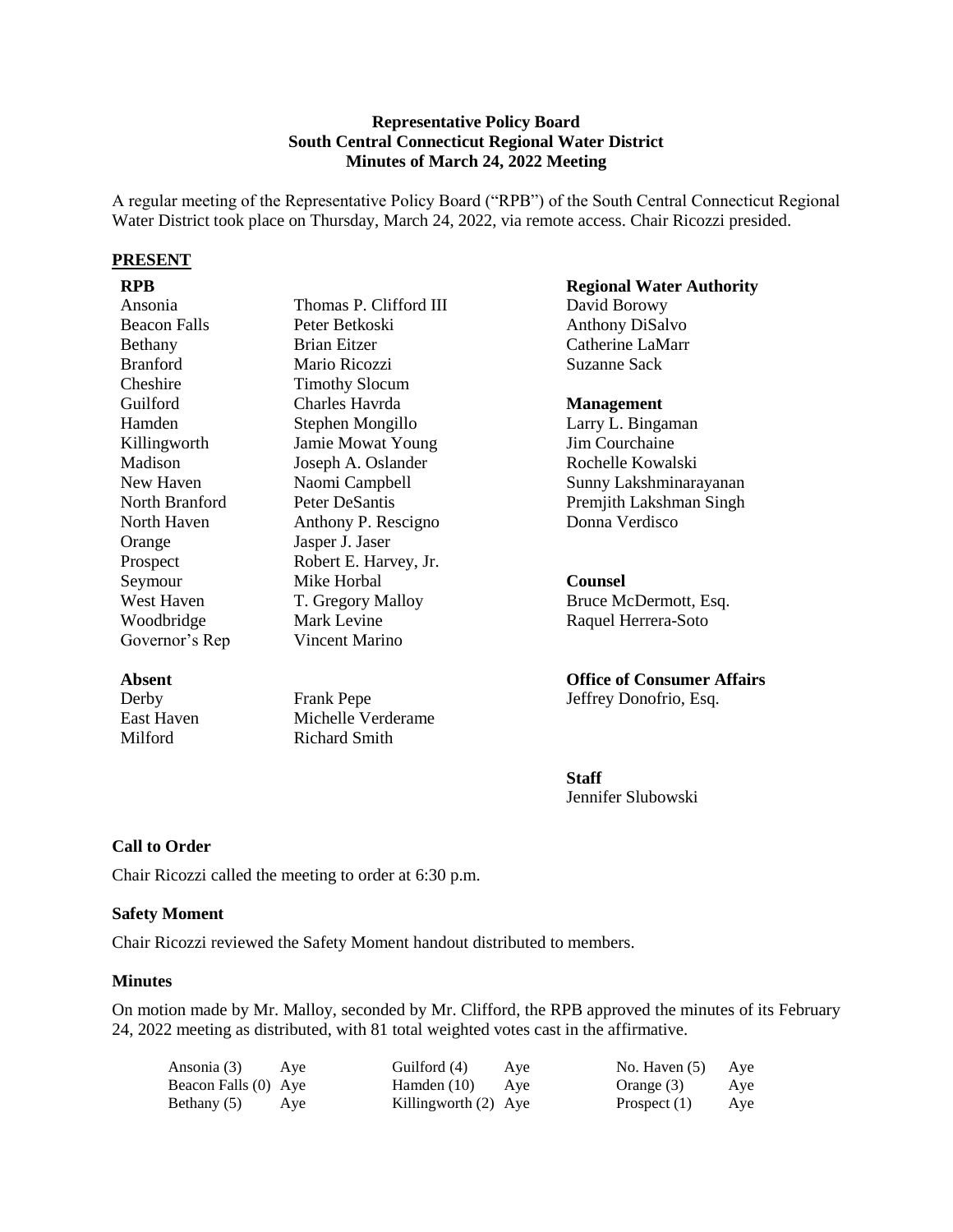Representative Policy Board March 24, 2022

| Branford (6)   | Aye    | Madison (6)          | Ave    | Seymour $(1)$      | Abstain |
|----------------|--------|----------------------|--------|--------------------|---------|
| Cheshire (4)   | Ave    | Milford $(11)$       | Absent | West Haven (8) Aye |         |
| Derby $(2)$    | Absent | New Haven (13) Aye   |        | Woodbridge (3) Aye |         |
| East Haven (6) | Absent | No. Branford (8) Aye |        | Gov. Rep. $(1)$    | Aye     |

#### **Communications**

Chair Ricozzi noted that the special budget meetings to review management's FY 2023 Capital and Operating Budgets are scheduled on:

- 1) Monday, April 18, 2022 at 5:30 pm, at the joint meeting of the Consumer Affairs Committee and Land Use Committee; and
- 2) Wednesday, April 20, 2022 at 5:00 p.m., at the special meeting of the Finance Committee.

Both meetings will include an executive session to answer questions regarding commercial enterprises. All RPB members may attend either, or both, meetings.

He stated that the April RPB and committee meetings would be held in-person at 90 Sargent Drive, New Haven with an option to attend remotely.

Attorney McDermott inquired about the procedure for noticing the upcoming hybrid meetings. It was noted that the public will be able to attend meetings in-person or via remote access and that information for both will be included on the meeting notices/agendas posted on the RWA website, municipalities and the office of the Connecticut Secretary of State.

#### **Items for Consideration and Action**

Ms. Mowat Young moved for approval of the following resolution:

**RESOLVED**, that the proposed Findings of Fact, Conclusions of Law and Final Decision of the Representative Policy Board, with respect to the South Central Connecticut Regional Water Authority's Application for the Lake Gaillard Water Treatment Plant Clarifiers, Recycle Pump Station, and Concrete Restoration Project and the HVAC and Electrical Improvements, located in North Branford, Connecticut, which copy is attached hereto, be and hereby is, approved in the form submitted to the meeting.

Mr. Slocum seconded the motion. The Chair called for the vote and, the RPB approved the resolution, with 82 total weighted votes cast in the affirmative.

| Ansonia (3)      | Ave    | Guilford (4)         | Aye    | No. Haven $(5)$ | Aye |
|------------------|--------|----------------------|--------|-----------------|-----|
| Beacon Falls (0) | Ave    | Hamden $(10)$        | Ave    | Orange $(3)$    | Aye |
| Bethany $(5)$    | Aye    | Killingworth $(2)$   | Aye    | Prospect $(1)$  | Aye |
| Branford (6)     | Aye    | Madison (6)          | Ave    | Seymour $(1)$   | Aye |
| Cheshire $(4)$   | Aye    | Milford $(11)$       | Absent | West Haven (8)  | Aye |
| Derby $(2)$      | Absent | New Haven (13) Aye   |        | Woodbridge (3)  | Aye |
| East Haven (6)   | Absent | No. Branford (8) Aye |        | Gov. Rep. $(1)$ | Aye |

Mr. Slocum moved for approval of the following resolutions:

**WHEREAS,** the South Central Connecticut Regional Water Authority (the "Authority") proposes to issue its Bonds which may be issued as Project Loan Obligations delivered to the State of Connecticut (the "Bonds") in accordance with Special Act 77-98 of the General Assembly of the State of Connecticut, as amended (the "Act") on a parity with or subordinate to bonds issued pursuant to the Water System Revenue Bond Resolution, General Bond Resolution,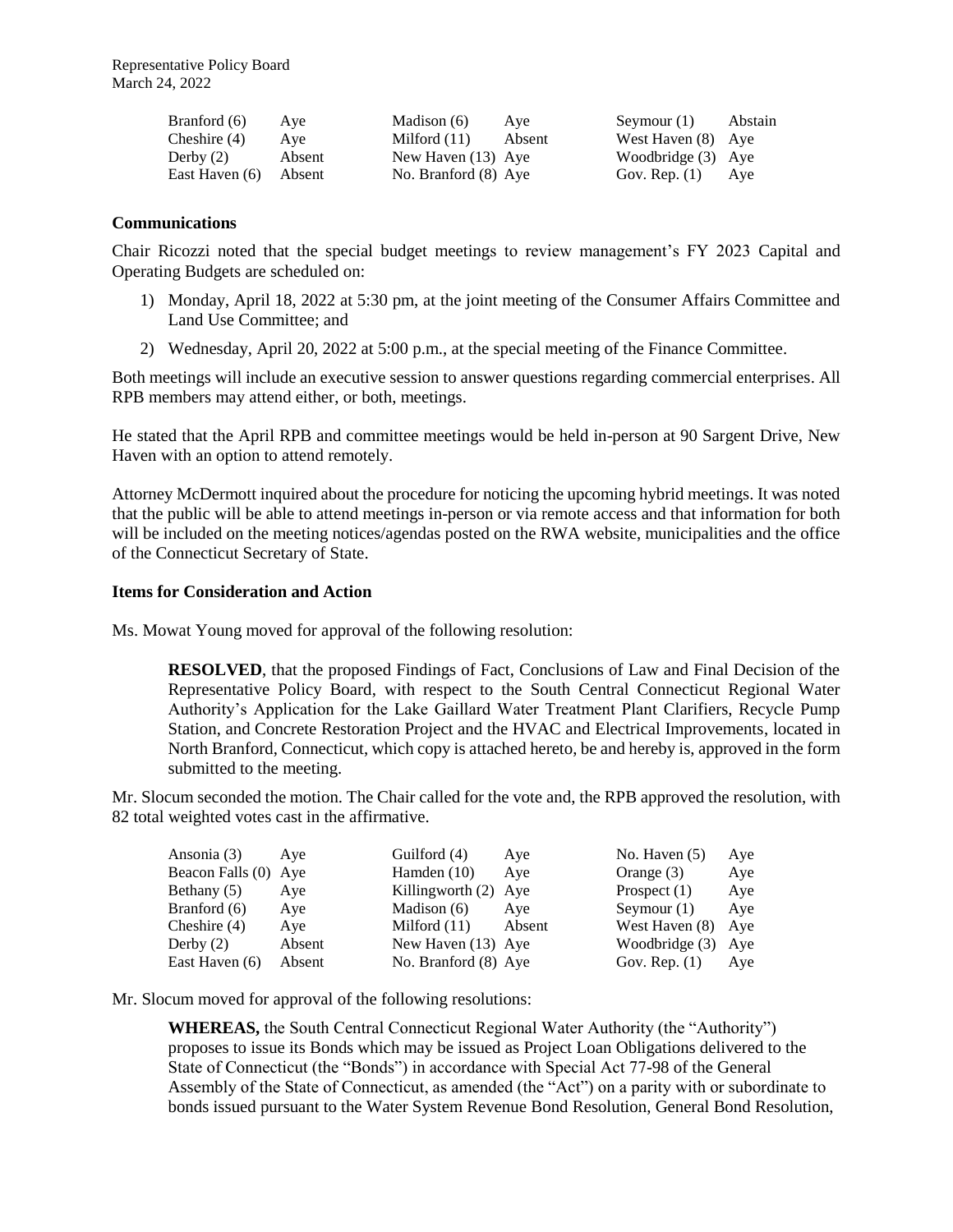adopted by the Authority and approved by the Representative Policy Board of the South Central Connecticut Regional Water District (the "RPB") on July 31, 1980, as amended and supplemented (the "General Bond Resolution"); and

**WHEREAS,** the Act authorizes the Authority to borrow money and to issue its bonds subject to the approval of the RPB.

## **NOW THEREFORE BE IT RESOLVED THAT:**

1. The RPB hereby approves the issuance of the Authority's Bonds in an aggregate principal amount not to exceed Seven Million Dollars (\$7,000,000).

2. The Bonds may be issued as obligations in one or more series pursuant to a supplemental resolution to be adopted by the Authority for each series of Bonds, each of which shall specify the amount of the Bonds, the purposes for which the Bonds are to be issued, the date or dates, maturities, sinking fund installments if any, interest rates, series, denominations, form, redemption prices, security provisions and such other details of the Bonds as the Authority shall determine in accordance with the limits established by the applicable provisions of the General Bond Resolution and hereby.

3. The purposes of the Bonds shall be to finance or refinance the construction cost of the Lake Gaillard Water Treatment Plant (LGWTP) Clarifier Project; and to pay costs of issuance of the Bonds (the "Project") and associated reserves.

4. The Bonds may be sold by negotiation as serial or term bonds with stated maturities and may be sold in a private placement to the State of Connecticut or a purchaser approved by the Authority.

Ms. Mowat Young seconded the motion. The Chair called for the vote and, the RPB approved the resolution, with 82 total weighted votes cast in the affirmative.

| Ansonia (3)          | Ave    | Guilford (4)         | Aye    | No. Haven $(5)$ | Aye |
|----------------------|--------|----------------------|--------|-----------------|-----|
| Beacon Falls (0) Aye |        | Hamden $(10)$        | Ave    | Orange $(3)$    | Aye |
| Bethany $(5)$        | Ave    | Killingworth (2) Aye |        | Prospect $(1)$  | Aye |
| Branford (6)         | Aye    | Madison $(6)$        | Ave    | Seymour $(1)$   | Aye |
| Cheshire $(4)$       | Aye    | Milford $(11)$       | Absent | West Haven (8)  | Aye |
| Derby $(2)$          | Absent | New Haven (13) Aye   |        | Woodbridge (3)  | Aye |
| East Haven (6)       | Absent | No. Branford (8) Aye |        | Gov. Rep. $(1)$ | Aye |

### **Reports**

**Finance Committee** – Mr. Slocum, Chair of the Finance Committee, reported on the meeting earlier in the month. The committee met with RWA's auditors from CliftonLarsonAllen LLP to review the FY 2022 audit process. Management also provided an update on RPB approved projects.

The next regular meeting is on Monday, April 11, 2022 and the special meeting to review the FY 2023 budget is on Wednesday, April 20, 2022. All members are welcome to attend.

**Land Use Committee** – Mr. Betkoski, Chair of the RPB Land Use Committee, reported that the committee met earlier in the month and received a presentation from management on the 1901 typhoid epidemic and its influence on the filtering and treatment of water. The committee also received an update on RWA owned properties and an invasive species update.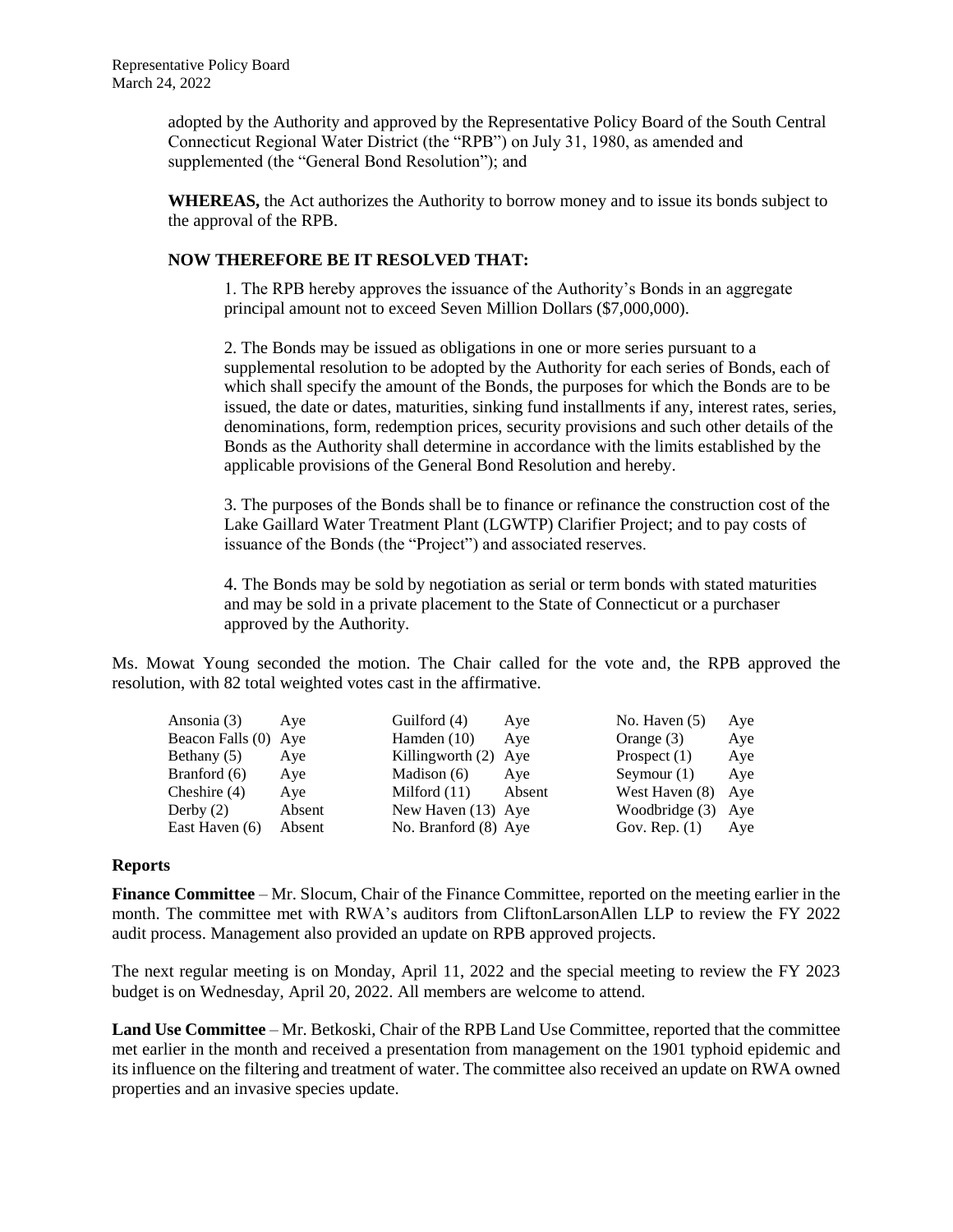The next meeting is on Wednesday, April 13, 2022.

**Consumer Affairs Committee** – Mr. Mongillo, Chair of the RPB Consumer Affairs Committee, reported that the committee met twice since the last RPB meeting. In February, the committee received a refinancing update from management and the associated financial impact. .

In March, the committee met and received a cybersecurity update from management. The update took place in executive session, and therefore, details of the update were not available. He also stated that the OCA reported no pending consumer complaints.

**Executive Committee** – Chair Ricozzi reported on the meeting that took place earlier in the month. The committee met to discuss in-person/hybrid meetings, review the schedule of upcoming capital projects and discuss process for upcoming Nominating Committee assignments for RPB officers and Authority member appointment. Anyone interested in volunteering to serve on either committee should contact the board office. The Committee also held a high-level discussion of RWA's commercial business enterprise.

**Authority/Management –** Mr. Borowy, Chair of the Authority, reported that the March monthly meeting is rescheduled to Thursday, March 31, 2022 and will be combined with the FY 2023 special budget meeting. He thanked RPB members for their support of the LGWTP Application approved earlier.

Mr. Bingaman, the RWA's President and Chief Executive Officer, reported that revenues, and operating and maintenance expenses at the end of February 28, 2022, were positive but that there is still uncertainty regarding the short and long-term impacts of COVID.

He also reported that raw water storage levels as of March 15, 2022, were 98%, compared to the prior year average of 91% and the long-term average of 87%.

Mr. Slocum inquired about pine growth at an RWA owned property in Cheshire. Management will contact him to discuss.

Attorney Donofrio reported no pending consumer complaints. He also stated that he met with members of RWA management earlier in the week to discuss upcoming capital projects.

Chair Ricozzi thanked Attorney McDermott for his input on noticing requirements for the upcoming hybrid meetings in April.

At 7:01 p.m., the meeting adjourned.

Respectfully submitted,

Charles Havrda, Secretary

\_\_\_\_\_\_\_\_\_\_\_\_\_\_\_\_\_\_\_\_\_\_\_\_\_\_\_\_\_